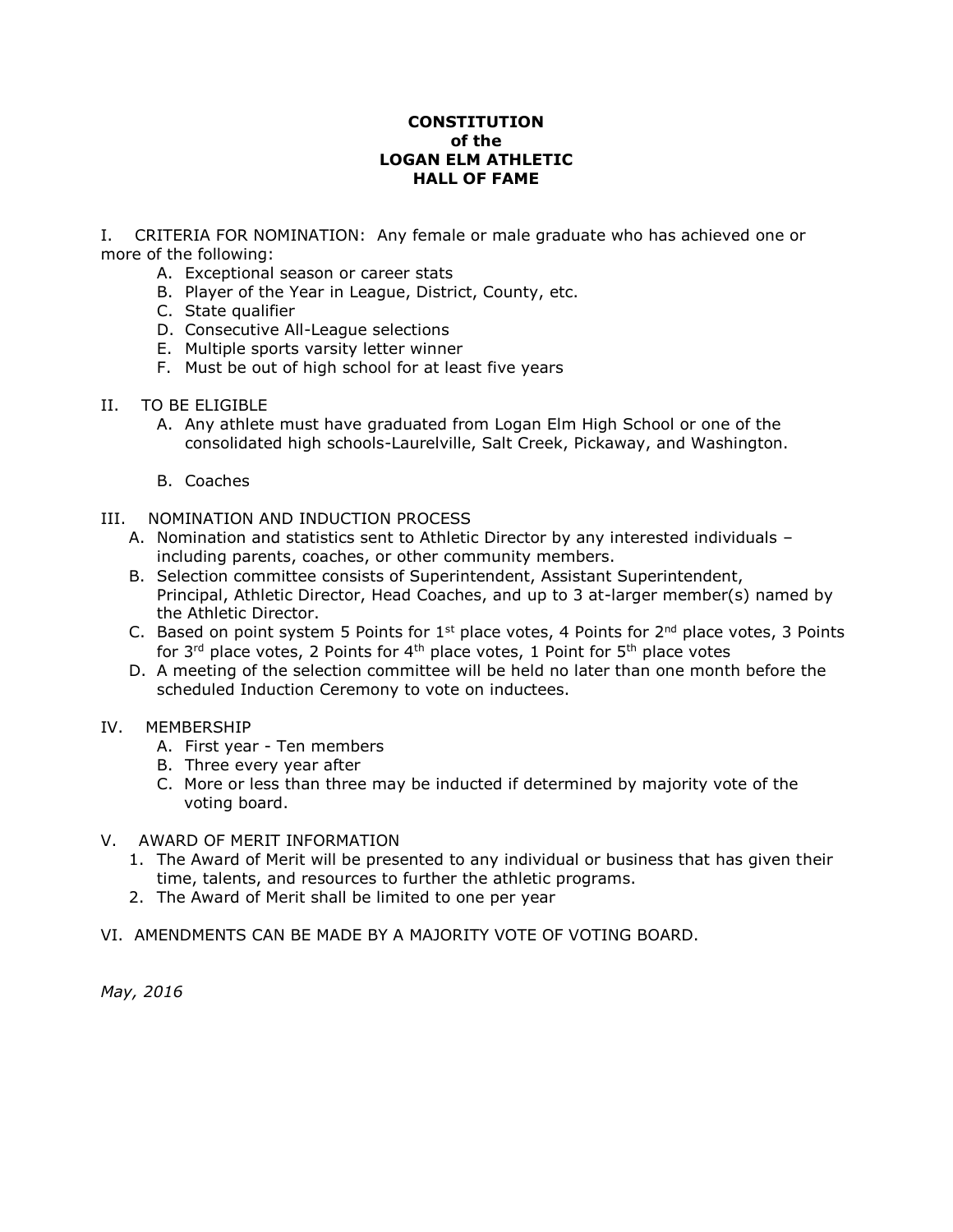# **LOGAN ELM HIGH SCHOOL ATHLETIC DEPARTMENT** *Athletic Hall of Fame Nomination Form*

| Candidate's current address: | (Street)                         |                                                                      |               |  |
|------------------------------|----------------------------------|----------------------------------------------------------------------|---------------|--|
|                              |                                  |                                                                      |               |  |
|                              | (City)                           | (State)                                                              | (Zip)         |  |
|                              | (Home Phone)                     |                                                                      | (Other Phone) |  |
|                              |                                  | (Nominee) received Varsity Awards from LEHS in the following sports: |               |  |
| <b>SPORT</b>                 | <b>Number of Varsity Letters</b> |                                                                      |               |  |
|                              |                                  |                                                                      |               |  |
|                              |                                  |                                                                      |               |  |
|                              |                                  |                                                                      |               |  |
|                              |                                  |                                                                      |               |  |
|                              |                                  |                                                                      |               |  |
| <b>LEAGUE AWARDS:</b>        |                                  |                                                                      |               |  |
|                              |                                  |                                                                      |               |  |
| <b>DISTRICT AWARDS:</b>      |                                  |                                                                      |               |  |
| <b>ALL-STATE AWARDS:</b>     |                                  |                                                                      |               |  |
| <b>RECORDS:</b>              |                                  |                                                                      |               |  |